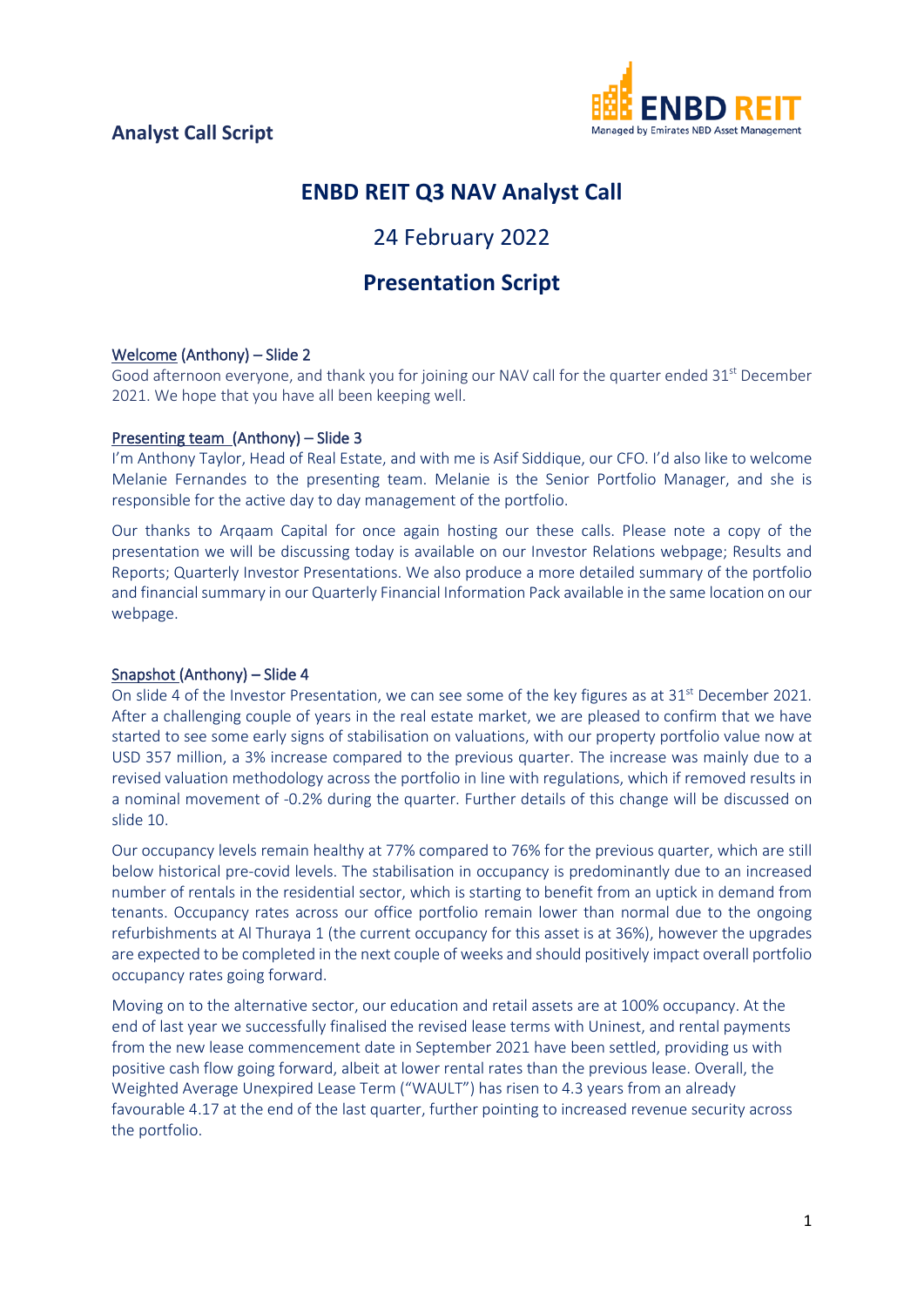

### **Analyst Call Script**

Loan To Value (LTV) remains at 54%. Last December we announced the refinancing of our entire debt with a syndicated facility worth \$200 million through Emirates NBD and Commercial Bank of Dubai on favourable commercial terms. This new facility is expected to positively impact our business by significantly reducing financing costs in the future.

Our diverse portfolio remains unchanged with 11 properties across the office, residential, and alternative sectors, and like the previous quarter, our holdings comprise 69% office, 14% residential, and 17% alternative. We continue to monitor the market and remain focused on effective cost management as we continue to streamline our operations.

Our NAV for this quarter stands at USD 168 million, compared to USD 164 million in September 2021 and USD 184 million in December 2020, indicating early signs of value stabilisation while maintaining positive cashflows during the period.

### Payments to shareholders (Anthony) – Slide 5

On this slide you'll see an overview of dividend payments made to our shareholders since listing in 2017. Despite market headwinds, ENBD REIT has generated positive cash flow and made consistent dividend payments to shareholders. Our interim dividend for the period ending 30 September 2021, which was announced in our previous call, was USD 4.5 million or 1.80c per share, and was paid on 28 December 2021. This interim dividend equates to an annualized 5.5% return on NAV and 8.2% on the prevailing share price.

Our management team and Board of Directors remain committed to maintaining distributions to shareholders from the net rental income/FFO, while ensuring to maintain a sound and sustainable liquidity position. Due to several significant events in the quarter, our FFO for the period is in fact negative, and we will elaborate on the reasons for this later in the presentation. We remain focused on continuing consistent dividends from the cash generated in the business, despite these one-off events which are expected to benefit the REIT going forward.

I'll now hand over to Asif to go through our capital structure in more detail.

### Capital structure (Asif) – Slide 6

Thank you, Anthony. As mentioned, we have significantly improved our cost of finance by refinancing a USD 200 million sharia-compliant facility with Emirates NBD and Commercial Bank of Dubai. The new 5-year facility replaces our drawn debt of USD 45 million with Standard Chartered Bank and USD 150 million with Mashreq Bank. The profit only terms in this new facility are more favourable, and include a cross currency swap to improve overall pricing. Despite having incurred a one-off expense this quarter to unwind our Mashreq Bank facility, including settlement of our hedge and expensing the balance of the arrangement fee, the improved profit margin is likely to result in over USD 7 million of savings on our financing costs over the 5-year term of the facility. We will elaborate on this further in the upcoming slides.

Back to Anthony who'll provide more details about our property portfolio.

### Portfolio characteristics (Anthony) – Slide 8

Thanks Asif. Moving onto slide 8, we continue to maintain a robust and diverse portfolio of assets, and allocation remains stable. Our occupancy rate stands at 77% as at 31 December 2021, up from 76% in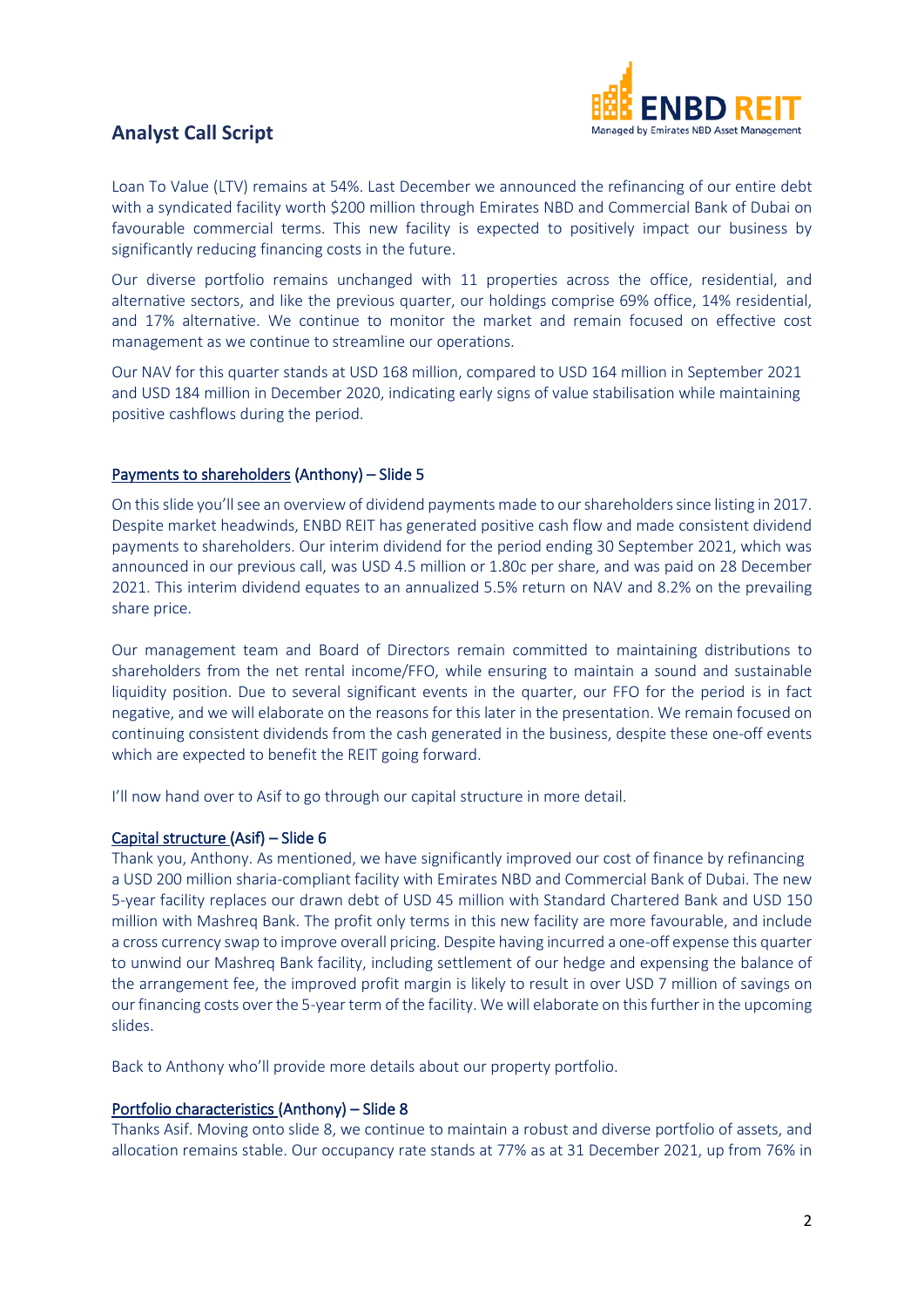

### **Analyst Call Script**

the previous quarter. In the office sector, our primary challenge in terms of occupancy remains Al Thuraya Tower 1 in Dubai Media City, but as mentioned before, this is undergoing extensive upgrades that are expected to be completed in the current quarter. The refurbishments aim to significantly improve the assets marketability, as well as drive rental inquiries and future leasing opportunities from tenants.

Due to improving market conditions, our assets in the residential sector are witnessing an uptick in rentals and overall leasing performance, with Arabian Oryx House and Binghatti Terraces nearing full occupancy.

### ENBD REIT's valuations stabilizing post pandemic (Anthony) – Slide 9

The chart on slide 9 shows how valuations within our portfolio have begun to show signs of early stabilisation, in line with improved local market conditions in the post-pandemic landscape. In the following slides we will cover asset-level valuation trends, but before proceeding to that we would like to discuss the adjustments that took place in the valuation approach of our portfolio on slide 10.

### Adjustment in valuation approach (Anthony) – Slide 10

The new valuation methodology for our portfolio concerns the exclusion of charges and transactions costs from valuations in line with current regulations and guidance from accounting and valuation standards extracts of which have been highlighted on the right-hand side of this slide.

The movement from net valuation in September 2021 to gross valuation in December 2021 resulted in the portfolio being up 3% at USD 356.6 million. Without the movement from net to gross, the like for like change in valuation for the quarter was down 0.2% or approximately USD 500,000, signalling that we are reaching stabilisation after a prolonged period of much larger negative valuation movements.

### ENBD REIT's office and alternative portfolios impacted (Anthony) – Slide 11

On slide 11, we present a more granular analysis of our portfolio valuations since listing in 2017. In the office segment, valuations have been slightly down as we continue to juggle improving occupancy, often having to accommodate lower rental rates in order to do so which negatively impacts valuations. We are cautiously optimistic that this negative trend will continue to slow, especially after the significant upgrades we have done to the office portfolio over the last 18 months.

Similarly, all three of our residential properties have shown noticeable value stabilisation in the quarter and appear to have successfully halted their previous downward trend as occupancies improve without having to compromise rental rates.

In the alternative sector, we believe the challenges we have experienced with Uninest involving nonpayment of rent are behind us, as the valuation for this improved slightly with the execution of the new lease agreement in the quarter. Our extensive renegotiations of the lease terms provides a combination of lower fixed rent with variable, turnover-based rent over the life of the new 10-year lease, which commenced 1<sup>st</sup> September 2021.

I would now like to hand over to Melanie to take your though the asset management activities across the portfolio during the quarter.

Asset snapshot (Melanie) – Slide 12, 13 & 14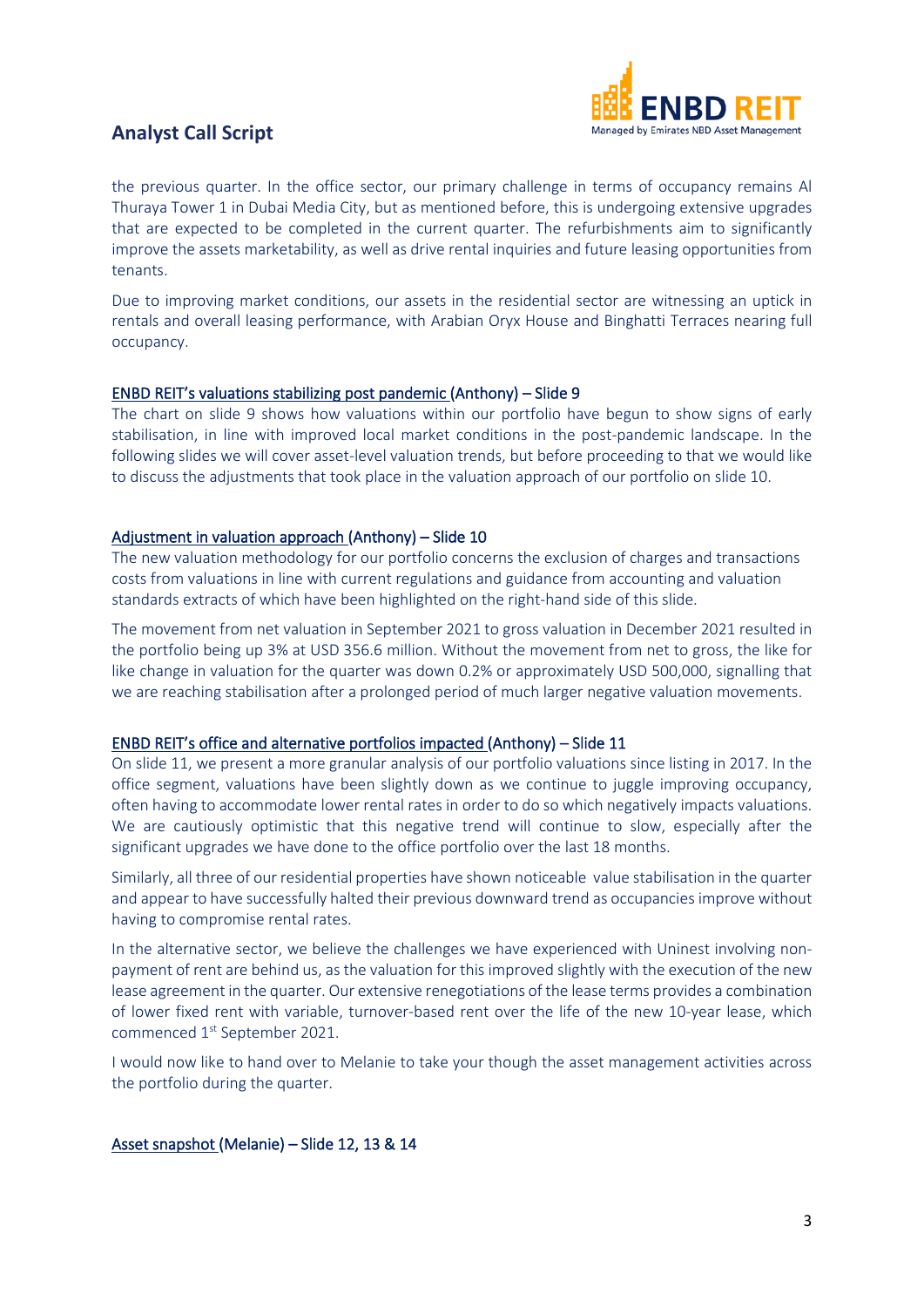



Thanks, Anthony. In the next three slides we'll take a closer look at our assets across the office, residential, and alternative seectors.

Occupancy at The Edge remained strong due to the renewal of a 5-year lease with Oracle last year, as well as some leasing success of vacant space on both the ground floor retail and first floor offices. At Burj Daman occupancy remains at 69%, however we are actively working on increasing the marketing for these units, combined with an improved leasing commission structure designed to attract new high value tenants to the recently completed subdivided units.

At the DHCC 49 and 25 properties, occupancy levels are at 80% and 71% respectively. The recent completion of refurbishments to the ground floor lobbies, which was finalized last summer, has significantly improved the appearance of both buildings and made them more attractive to prospective tenants. We are now in the final stages of the completion of the upliftment to the basement parking at DHCC 25, including resurfacing, painting, and lighting to bring it in line with the new ground floor lobby.

As discussed on previous calls, ENBD REIT's largest refurbishment project in 2021 was at Al Thuraya Tower 1, and we are pleased to confirm that this project is completed and undergoing final snags. To recap, we have repurposed the first floor and outdoor podium level to include common facilities, such prayer rooms, meeting rooms, a fitness and yoga studio, shower and locker facilities, and an outdoor seating area, accessible for all tenants in the building. We have also upgraded the ground floor lift lobby as well as all lift lobbies, corridors, and toilet facilities (including for people of determination) throughout the 24 storey building. The addition of new lifts with upgraded systems and destination control improves waiting times significantly, which was a previous deterrent from the building when operating at higher occupancies. Now that the refurbishment has been completed, our focus shifts to marketing the property to new prospective tenants to improve the low occupancy to acceptable levels. Amid the signs of improvement in the residential real estate market, occupancy rates across all our assets in this segment increased this quarter. Occupancy at Binghatti Terraces stands at 95% this quarter, compared to 79% in the previous quarter, whilst Remraam occupancy is at 89%, compared to 57%, and Arabian Oryx also moved up to 97% from 96% during the same period. These movements in occupancy are largely due to improved market demand during the period but also reflect our efforts over the last two years to maintain these assets at a high standard despite falling rental rates.

In terms of the alternative portfolio, we are pleased to report that we have 100% occupancy across all of our three properties, after Souq Extra moved to full occupancy from 96% at the end of the last quarter. The successful resolution of the non-payment of rent in our student accommodation building, Uninest, has been a positive development in the period, however it has resulted in us having to forgo previous years' rental payments as well as accept lower rental rates going forward. in reaching a resolution on this asset, it has been managements' view that positive cash flows going forward are more beneficial to the portfolio than higher contractual lease obligations that were not being met.

I'll now hand over to Asif who will take you through the financials.

### Financial summary: 31 December 2021 (Asif) – Slide 16

Thank you, Melanie. To start with, our gross income is down 21% from last year on the back of several lease renewals taking place at lower rates following not only the impact of the pandemic but also softer market conditions that are continuing to linger in the office sector, which currently represents 62% of gross income generation in the portfolio.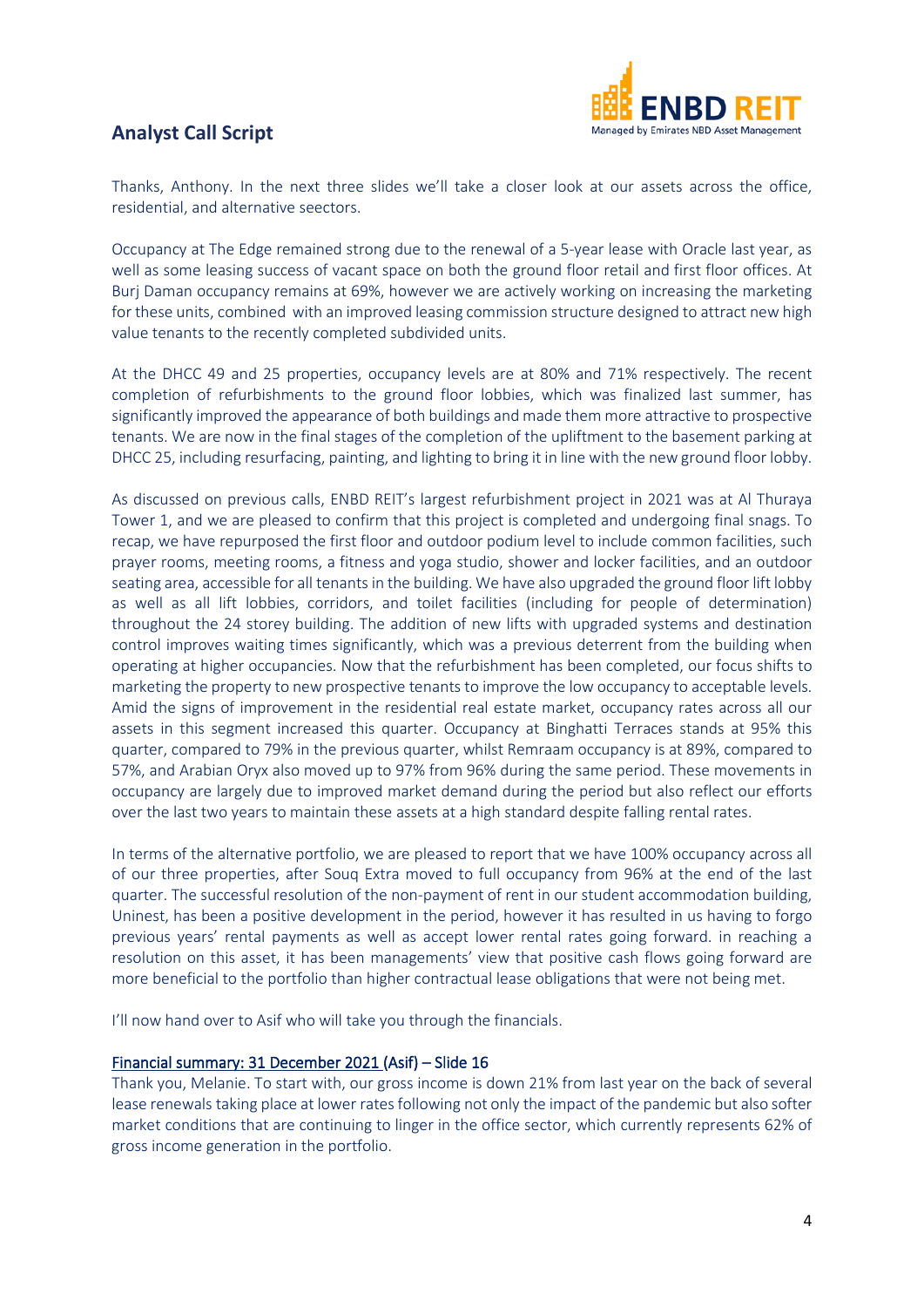### **Analyst Call Script**



Separately, it's also important to note that income totalling USD 4 million for Yardi, Uninest, and IFRS 16 adjustment in South View School, which was booked in the last financial year 2020-21, has subsequently been reversed in this financial year adding to this negative movement in gross income.

### Financial performance: April-December 2021 (Asif) – Slide 17

On to the next slide, net rental income / FFO for the year dropped to USD 5.5 million from USD 5.8 million in the last quarter due to two significant events (the refinancing of our entire debt and conclusion of lease negotiations with Uninest) which led to a negative FFO in this period.

The refinancing resulted in expenses of USD 1.4 million in aggregate, including the unwinding of the hedge and expensing of arrangement fee. These one-off expenses were carefully considered prior to proceeding with the refinancing, and we are of the view that the USD 7 million saving over the next 5 years justifies these initial expenses.

As discussed earlier, we have renewed the Uninest lease, and whilst doing that the straight line income from the original lease was partially reversed, with the balance of the previous outstanding rent already being provisioned in previous quarters in line with ENBD REIT's bad debt policy. With a percentage turnover provision built into the new 10-year lease, as the local student accommodation market recovers, it will have a further positive impact on the FFO from current levels.

Although we have reported USD 8 million valuation gains in this quarter, however our year to date valuation losses now stand at negative USD 8 million. Its important to note that the valuation gains reported in this period are due to the change in methodology (the movement from net to gross valuations) when reporting Fair Value and calculating the NAV, as we explained earlier on in the call.

### Breakdown of total expenses: 31 December 2021 (Asif) – Slide 18

On slide 18, we provide a detailed breakdown of our total expenses. We are pleased to report that our operating expenses are down 6% from last year due to the active and efficient management of assets, and fund expenses are also down 20% from last year on the back of lower provision booked in this year after the successful conclusion of the Uninest lease agreement, as well as lower management fees being charged off a lower NAV.

As reported earlier, finance costs went up by 4% due to the one-off expenses we touched on earlier. However, if we remove these one-off expenses, our finance costs are down by 19% from last year, at USD 4.9 million from USD 6 million.

I'll hand back to Anthony for the closing remarks.

### Closing remarks (Anthony)

Thanks, Asif. To conclude, this has been an active period for ENBD REIT and we continue to take positive measures as we start to see positive signs returning to the overall real estate market: Such initiatives include:

- Refinancing our entire debt on more favourable commercial terms to reduce the cost of financing moving forward
- Concluding the refurbishments at Al Thuraya Tower 1, which are expected enhance marketablitly and occupancy of this asset.